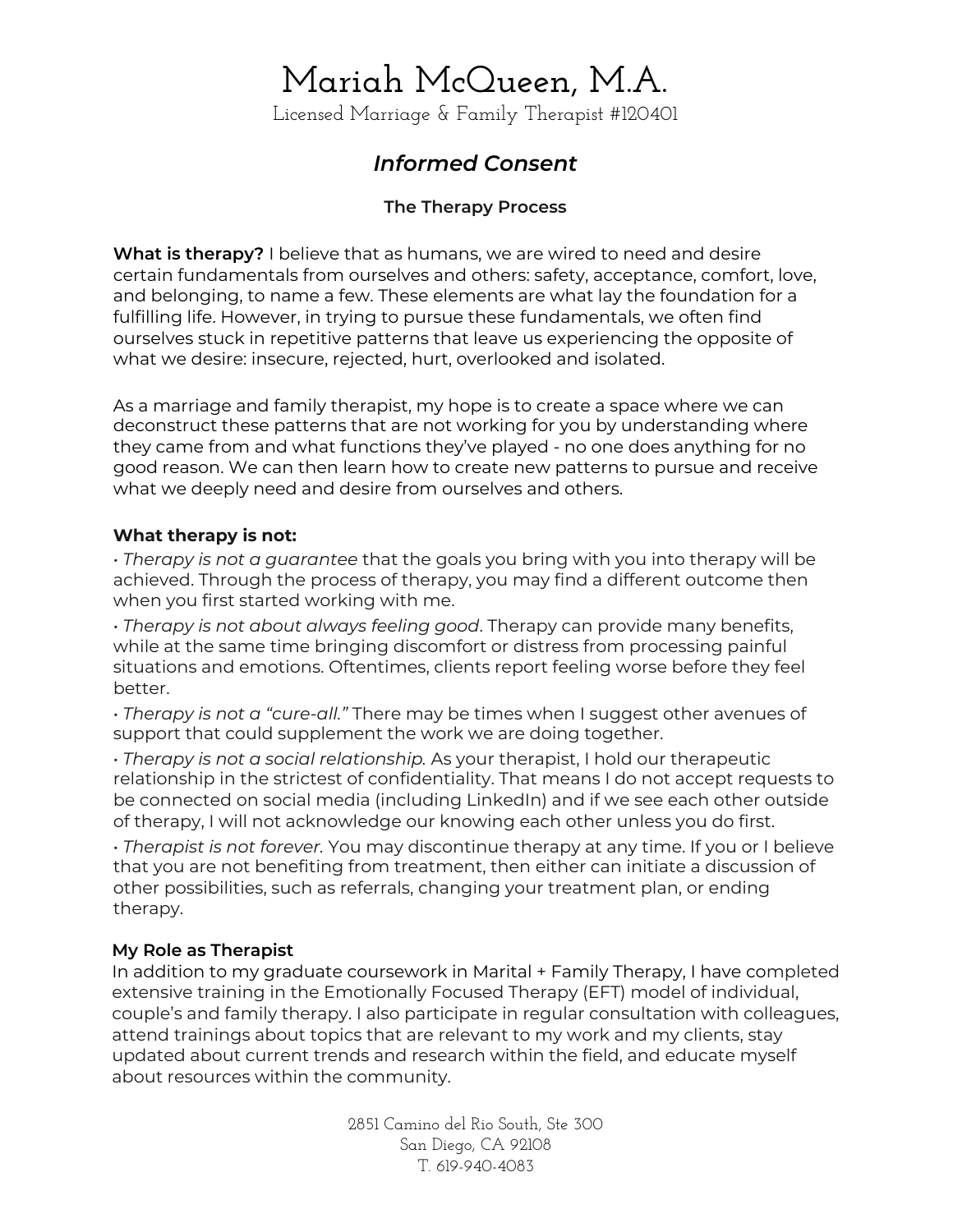Licensed Marriage & Family Therapist #120401

Going forward in this document, "I" or "me" refer to Mariah McQueen in the role of your marriage and family therapist.

#### **\_\_\_\_\_\_\_ (Initial) I read and understood the above regarding The Therapy Process.**

### **Privacy + Confidentiality**

You have a right to privacy concerning your medical information, which includes information you share with me and the work that I do with you. The concept of medical information also includes your name, address, e-mail address, telephone number, and social security number. By law, I have a legal duty to keep your medical information reasonably safe and secure. In general, what you share with me during our sessions is confidential, meaning I cannot share this information with third parties without your written authorization. Especially for the permitted exceptions to confidentiality, my preference, if at all possible, is to only disclose your medical information with your written authorization.

**Mandated (Required) Disclosures** Although you have a right to privacy concerning your medical information, I am a mandated reporter. As such, I am required by law to report certain information shared with me, in order to ensure the safety of clients and others. The following are circumstances in which I am mandated to share confidential information:

1. *Child Abuse + Pornography*. I must report the following to Child Welfare Services or law enforcement:

• If I have reasonable suspicion that a minor is currently experiencing/has previously experienced any of the following: physical abuse, sexual abuse, sexual exploitation, neglect, or endangerment

• If I am aware of consensual sexual activity between a minor under 14 years of age and another party 14 years of age or older, or a minor who is under 16 years of age and another party who is 21 years of age or older

• If I am aware of a person who knowingly develops, duplicates, prints,

downloads, streams, accesses through any electronic or digital media, or exchanges, a film, photograph, and/or video in which a child is engaged in an act of obscene sexual conduct

2. *Elder/Dependent Adult Abuse*. I must report the following to Adult Protective Services or law enforcement: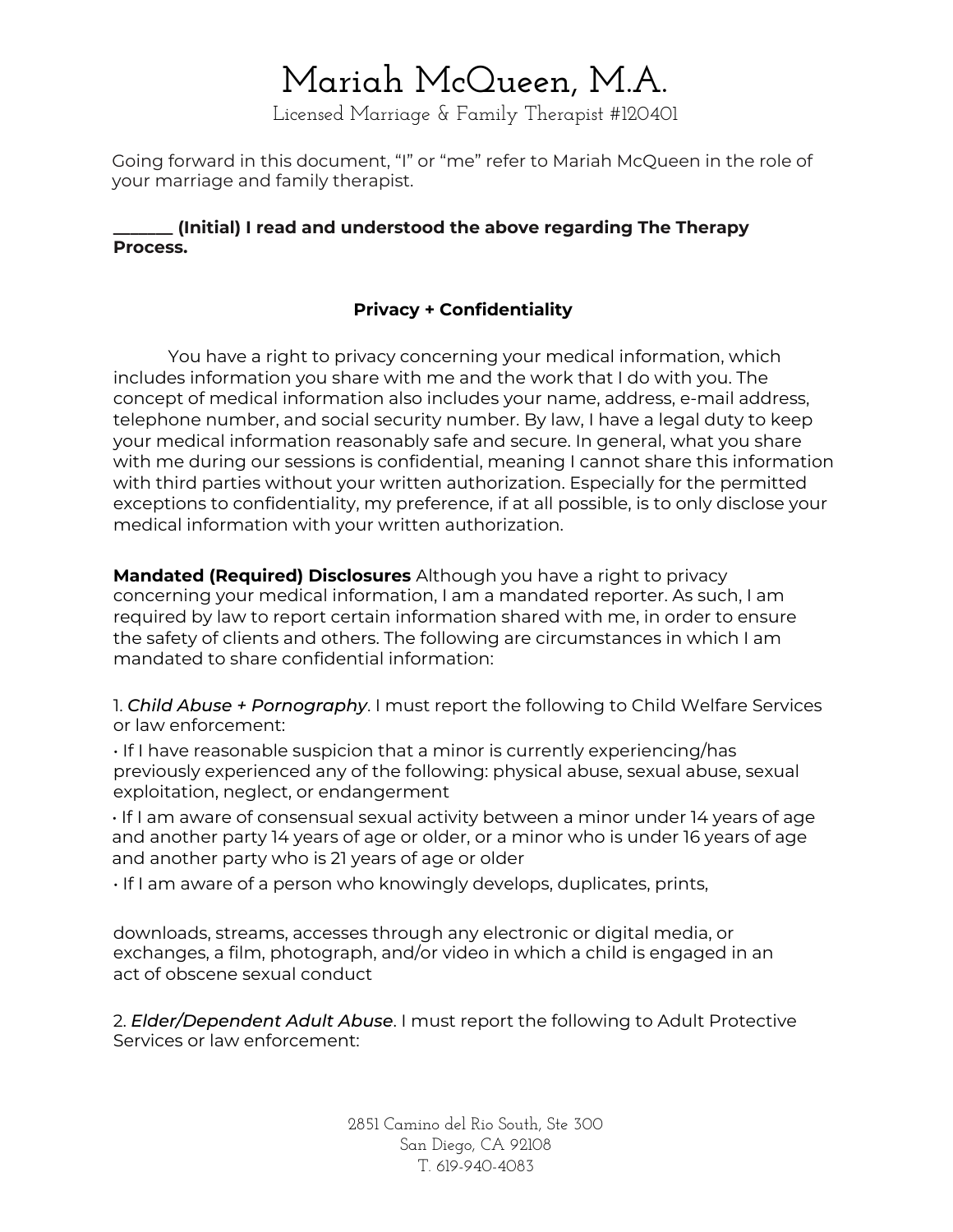Licensed Marriage & Family Therapist #120401

• If I have reasonable suspicion that an elder (under California law, an elder is defined as someone who is over the age of sixty-five and resides in California) or a dependent adult (under California law, a dependent adult is defined as someone between the ages of 18 and 64 who has physical or mental limitations that affect his or her ability to carry out normal life activities or protect his or her rights) is currently experiencing/has previously experienced any of the following: physical abuse, sexual abuse, sexual exploitation, neglect, financial abuse, abandonment, isolation or abduction

3. *Harm to Others*. I must contact law enforcement, and warn the intended victim(s) if:

• You (or your immediate family) communicate to me a serious, imminent threat of physical violence against a reasonably identifiable victim(s), and I believe you have the means to carry out this threat

4. *Court Order*. I must comply with disclosing confidential information if a court, board, commission, or administrative agency compels me to do so.

5. *Search Warrant*. I must comply with a search warrant lawfully issued to a government law enforcement agency, that compels me to disclose your medical information. National and Homeland Security, and the Department of Defense, may also require me to disclose your medical information and prohibit me from sharing this with you.

**Confidentiality with Third Parties** Although you have a right to privacy concerning your medical information, there are certain exceptions where confidentiality may be broken. The following are circumstances in which I am allowed (but not required) to share confidential information:

1. *Other Health Care Providers*. I may consult with your physician/psychiatrist/ other mental health care clinician about your diagnosis and/or treatment.

2. *Danger to Self/Others*. I may disclose medical information to a third party (i.e. law enforcement) if I believe you are dangerous to yourself or others, and believe that involving a third party will prevent or lessen an imminent risk of physical harm to yourself and/or others.

3. *Reimbursement.* I may disclose your medical information to a third party who is providing reimbursement for services (i.e. insurance company, Victims of Crime). Many third party payers require medical information such as dates and times of service, a diagnosis code and treatment progress.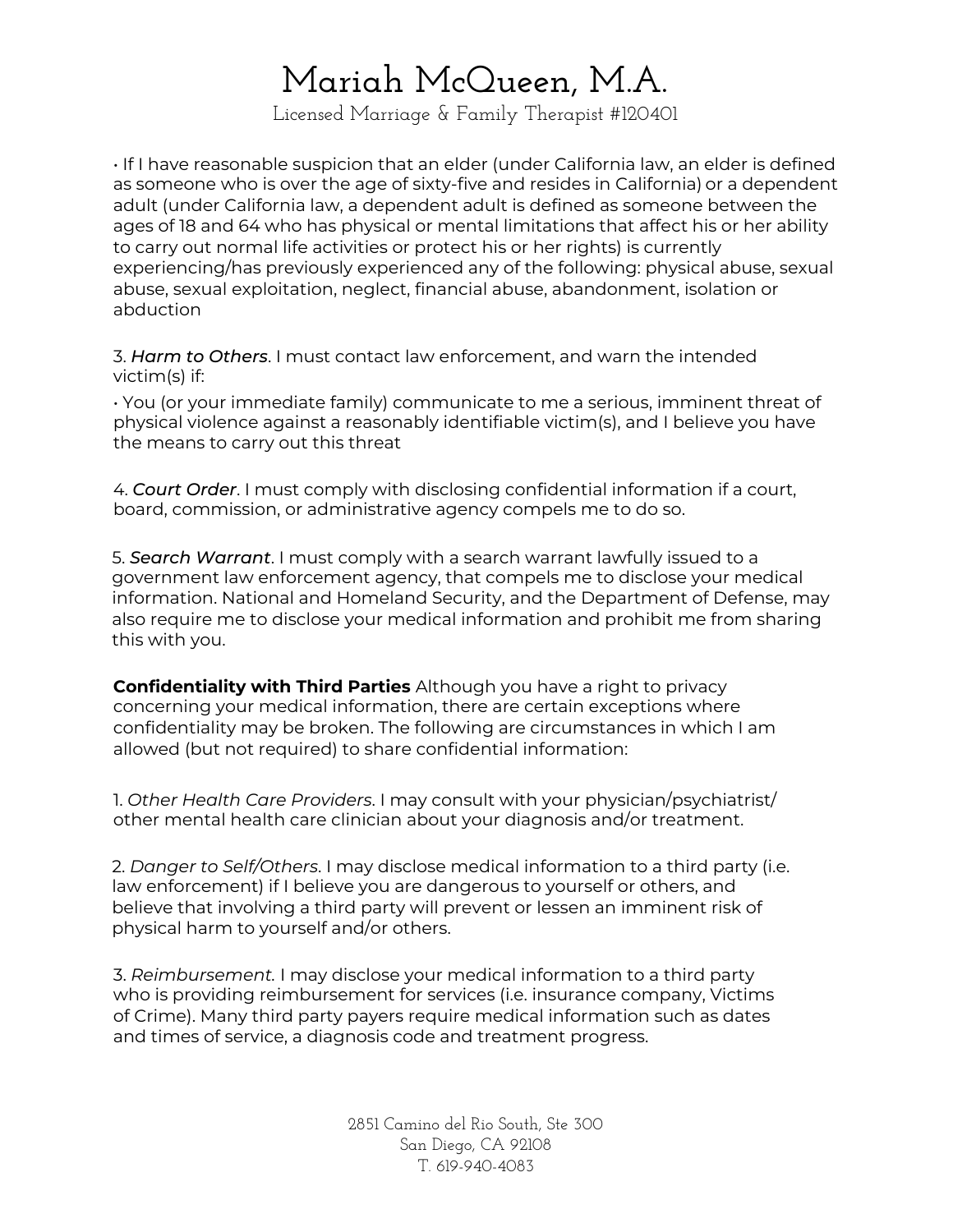Licensed Marriage & Family Therapist #120401

4. *Bill Collection*. I may release financial information to a collection agency, attorney or small claims court, if you are delinquent in paying your bill.

5. *Electronic Communication.* If you choose to communicate with me via email and/or text messaging, third parties may intercept cell phone and non-encrypted email communication.

6. *Child Emotional Abuse*. I may disclose information to Child Welfare Services or law enforcement if I am aware that a minor is currently experiencing/has experienced emotional abuse (i.e. behavior that causes a child mental suffering).

**Professional Consultation** I regularly participate in consultation meetings with colleagues in order to address various legal and/or ethical challenges, improve my skills as a therapist, and invite recommendations about a course of treatment. During these meetings, I will not reveal any of your specific identifying information and will only disclose information related to the feedback I need.

#### **\_\_\_\_\_\_\_ (Initial) I read and understood the above regarding Privacy + Confidentiality.**

### **Couples & Families**

**Confidentiality:** If you participate in marital or family therapy, I will not disclose confidential information about your treatment unless all person(s) who participated in the treatment with you provide their written authorization to release such information.

**No Secrets Policy:** When working with couples and families, the "client" is the relationship, rather than the individuals. Therefore, it is important for me to remain neutral between the parties. As a general rule, I do not keep secrets for individuals. If something is shared over the phone, in an email, in an individual session, etc. that I believe is important to the relational work, I will help that person disclose the information next session in a respectful, clinically appropriate manner. This policy is in place to avoid situations creating conflicts of interest. If there are relational topics that you would like support with but are not comfortable bringing them to couples or family therapy, individual therapy would be a more appropriate resource. Exceptions to this rule usually involve issues of physical safety.

**\_\_\_\_\_\_\_ (Initial) I read and understood the above regarding Couples & Families.**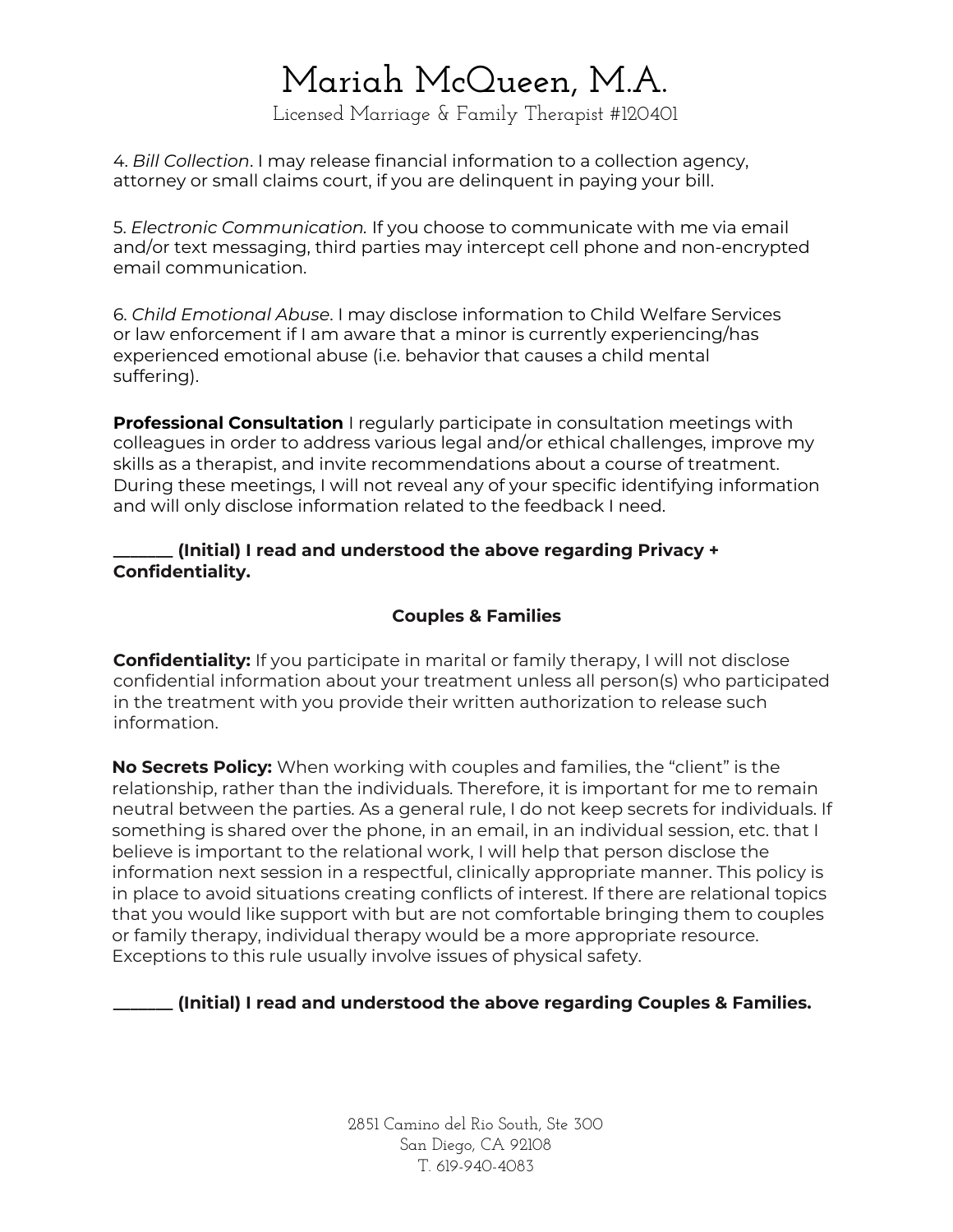Licensed Marriage & Family Therapist #120401

#### **Legal Matters**

**The Psychotherapist-Patient Privilege** There are occasions when therapy intersects with legal matters, such as when therapists are subpoenaed to testify in court and/or release therapy records. In attempts to protect your privacy, the psychotherapist-patient privilege ("Privilege") prevents a therapist from testifying about a client's therapeutic process. If you are involved in a legal proceeding, or become involved in one after therapy has commenced, you may benefit from consulting with your attorney about how your involvement in the legal proceeding may impact your right to the protection of Privilege. If I am subpoenaed as your therapist, I will first assert Privilege on your behalf and will do so until you (or someone acting on your behalf) waive Privilege, or a judge (or some other judicial or administrative officer) orders me to testify or disclose confidential information. If privilege is waived and I am required to testify, I can only testify to facts and my testimony may not solely be in your favor.

**Subpoenas/Requests for Professional Records** On occasion, therapy records are requested or subpoenaed for various reasons. Therapy records include intake forms, the informed consent contract, assessment tools, progress notes about sessions, phone calls, etc., any Releases of Information, and billing documents. If therapy records are requested, subpoenaed or required to be released, I often suggest providing a treatment summary in place of the full record, as you may not want the full details of therapy to be disclosed. However, there are occasions when I may be ordered to turn over your full therapy record.

**Expert Witness Fees** If you require me to attend a deposition, hearing, or other legal proceeding to testify about your treatment, there will be a \$250 per hour with a four-hour minimum fee for any such testimony.

#### **\_\_\_\_\_\_\_ (Initial) I read and understood the above regarding Legal Matters.**

#### **Patient Notice of Privacy Practices**

In 2000, the United States Department of Health and Human Services established the Privacy Rule, to act in accordance with the Health Insurance Portability + Accountability Act (HIPAA). The Privacy Rule was created to both protect your health information while also allowing that information to be shared amongst those involved in a client's care, including healthcare providers, health plans, etc. The Privacy Rule accords you the following regarding your Protected Health Information (PHI):

1. *To refuse (in writing) to consent to the use or disclosure of your PHI*.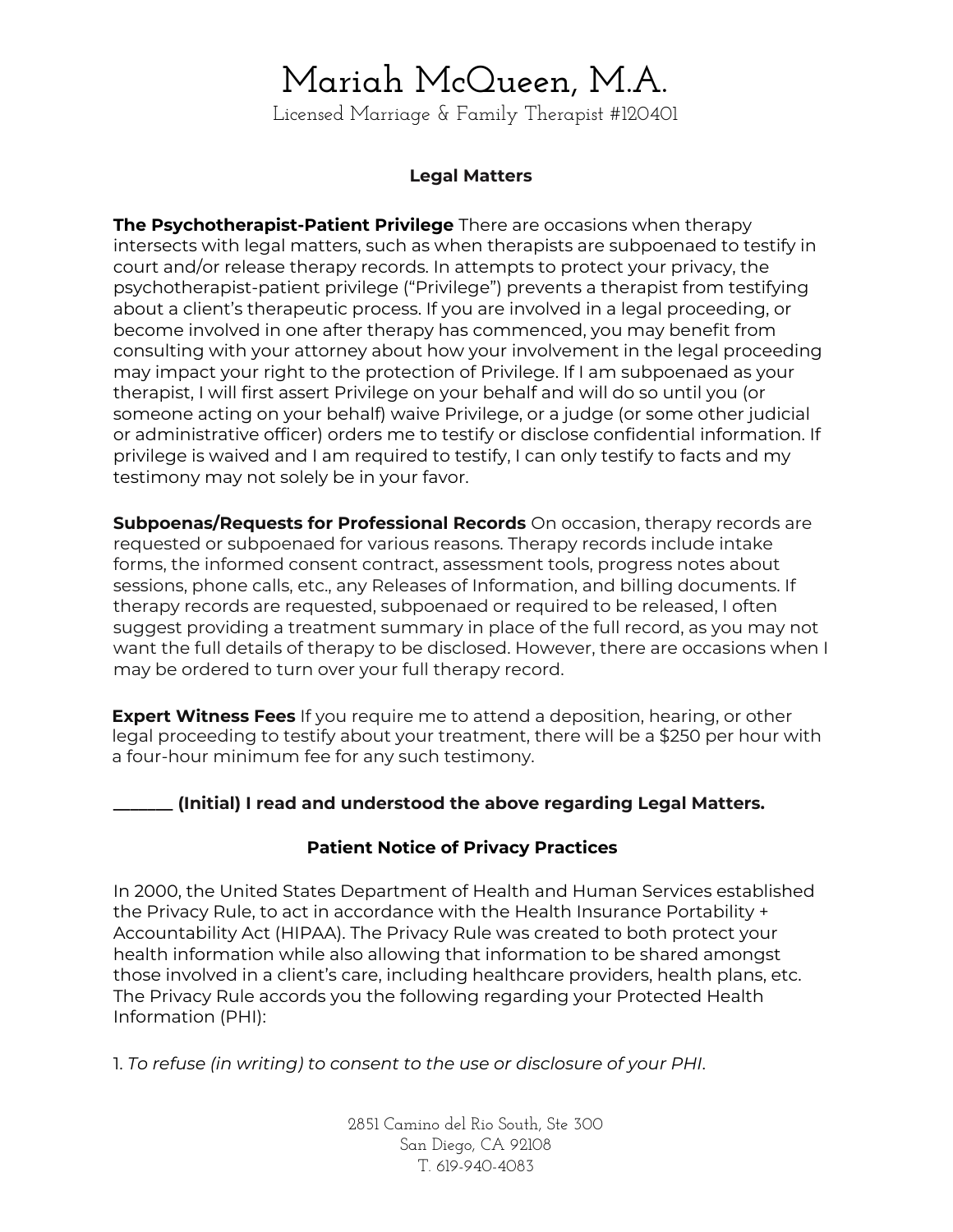Licensed Marriage & Family Therapist #120401

2. *To refuse to disclose all or part of your PHI after initially giving your consent*. You may not revoke actions that have already been taken which relied on a previously signed consent.

3. *To receive an account of any disclosures I made regarding your PHI*.

4. *To request (in writing) and receive a copy of your PHI*. If agreed upon, I will provide

you with a summary of your PHI provided that you agree with this arrangement. In certain situations, I may deny your request and will communicate in writing the reasons for the denial, which you may have reviewed.

5. *To ask me to amend your PHI*. If I deny your request, you may file a disagreement and prepare a rebuttal, which will be added to your PHI.

If you believe that I have violated the Privacy Rule, you may also file a complaint with Health and Human Services.

**\_\_\_\_\_\_\_ (Initial) I read and understood the above regarding the Privacy Rule.**

#### **Payment + Cancellation Fees**

**Fees and Insurance** The agreed-upon fee for therapy is \$ \_\_\_\_\_\_ per 50-55 minute session. Fees are payable at the time of each session, with a check, credit card or cash. I am able to keep a credit card on file for you and can charge your card after each session. If the financial cost of therapy becomes problematic, please let me know and we can talk about various options for making therapy more affordable.

As I am an out-of-network provider, I do not accept any insurance directly. However, some insurance plans reimburse for a portion of the cost of therapy. If you would like to be reimbursed by your insurance company, it is your responsibility to submit claim forms for reimbursement to your own insurance company. I can provide you with a statement detailing session dates, fees and provider information, which you can then include with your claim form.

**Cancellation Fees** If you are unable to attend your scheduled appointment, please notify me at least 24 hours in advance of the scheduled session. Otherwise, you will be charged 75% of your session fee. This cancellation charge is not a penalty for missing a session; rather, the cancellation fee is compensation for my inability to schedule other clients for the day and time of your cancelled session

#### **\_\_\_\_\_\_\_ (Initial) I read and understand the above regarding Payment +**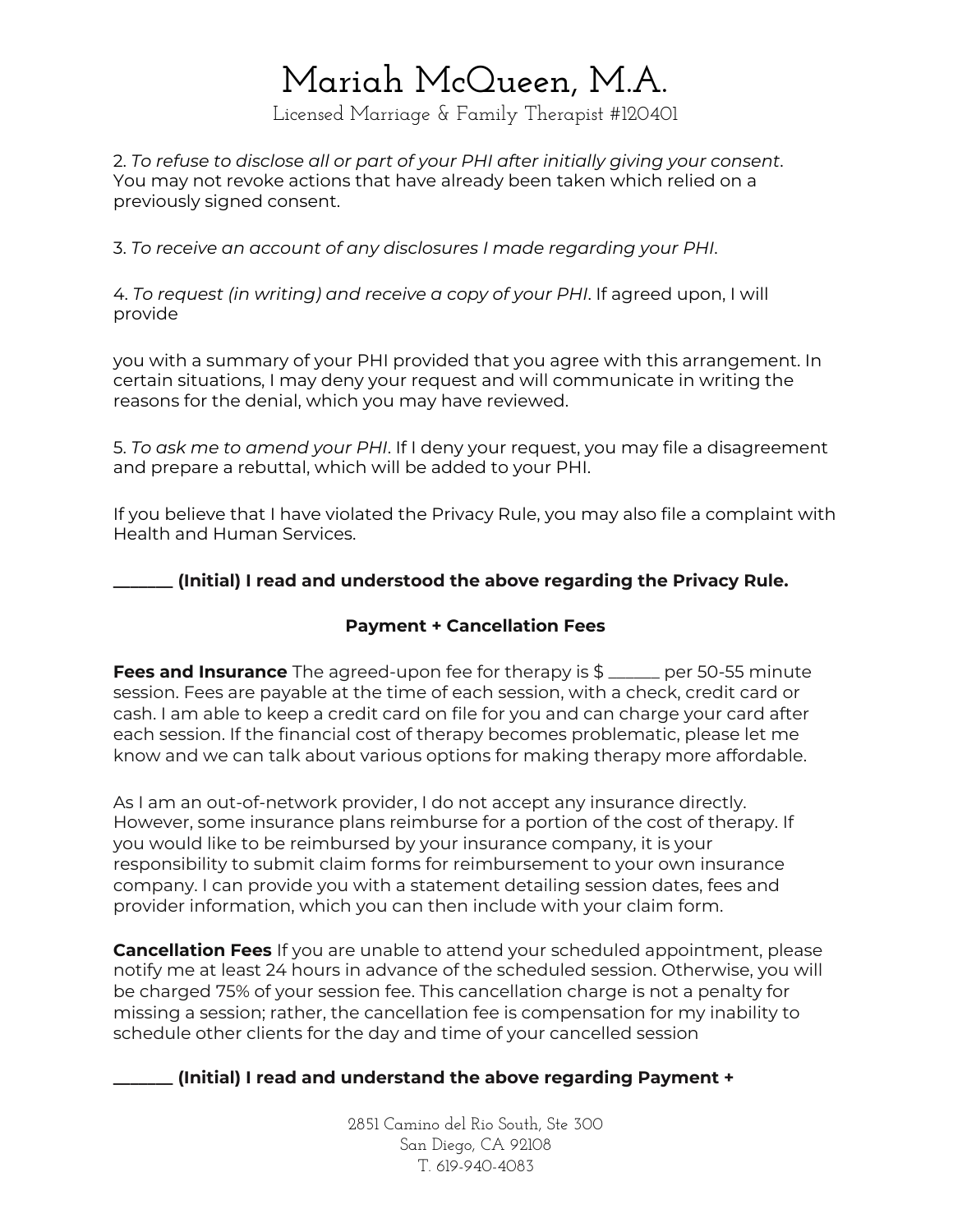Licensed Marriage & Family Therapist #120401

**Cancellation Fees.**

#### **Communication**

**In Between Sessions** Occasionally, clients need to connect with me outside of our therapy sessions. Please indicate the way(s) that I can reach out to you if you need to connect with me outside of one of our sessions:

\_\_\_\_ Phone call w/o leaving a message \_\_\_\_ Text message (\*\*unencrypted) \_\_\_\_ Phone call and leave a message \_\_\_\_ Email (\*\*unencrypted)

**Emergencies** As I am not always immediately available when you reach out to me, please call 911 or the San Diego County Crisis Line (888-724-7240) for emergency assistance. In addition, you may also notify me via email or voicemail if you have an urgent request, and I will reach out to you as soon as possible.

**Email/Text** As email and text communications are unencrypted, and thus not

confidential, please do not use email or text to communicate issues related to what we discuss in therapy. I advise using email and/or text for matters such as scheduling requests, notifying me if you are late to session, etc. All email and text communication I receive from you is kept in your treatment record.

**Phone** If you need to connect with me outside of our session, I'm more than willing to schedule a 10-15 minute phone call with you. If you anticipate the phone call requiring more than 15 minutes, then we can discuss scheduling a session or paying for a longer phone call.

#### **\_\_\_\_\_\_\_ (Initial) I read and understood the above regarding Communication.**

#### **Telehealth**

1. I have a right to confidentiality with regard to my treatment and related communications via Telehealth under the same laws that protect the confidentiality of my treatment information during in-person psychotherapy. The same mandatory and permissive exceptions to confidentiality outlined in the [Informed Consent Form or Statement of Disclosures] I received from my therapist also apply to my Telehealth services.

2. I understand that there are risks associated with participating in Telehealth including, but not limited to, the possibility, despite reasonable efforts and safeguards on the part of my therapist, that my psychotherapy sessions and transmission of my treatment information could be disrupted or distorted by technical failures and/or interrupted or accessed by unauthorized persons, and that the electronic storage of my treatment information could be accessed by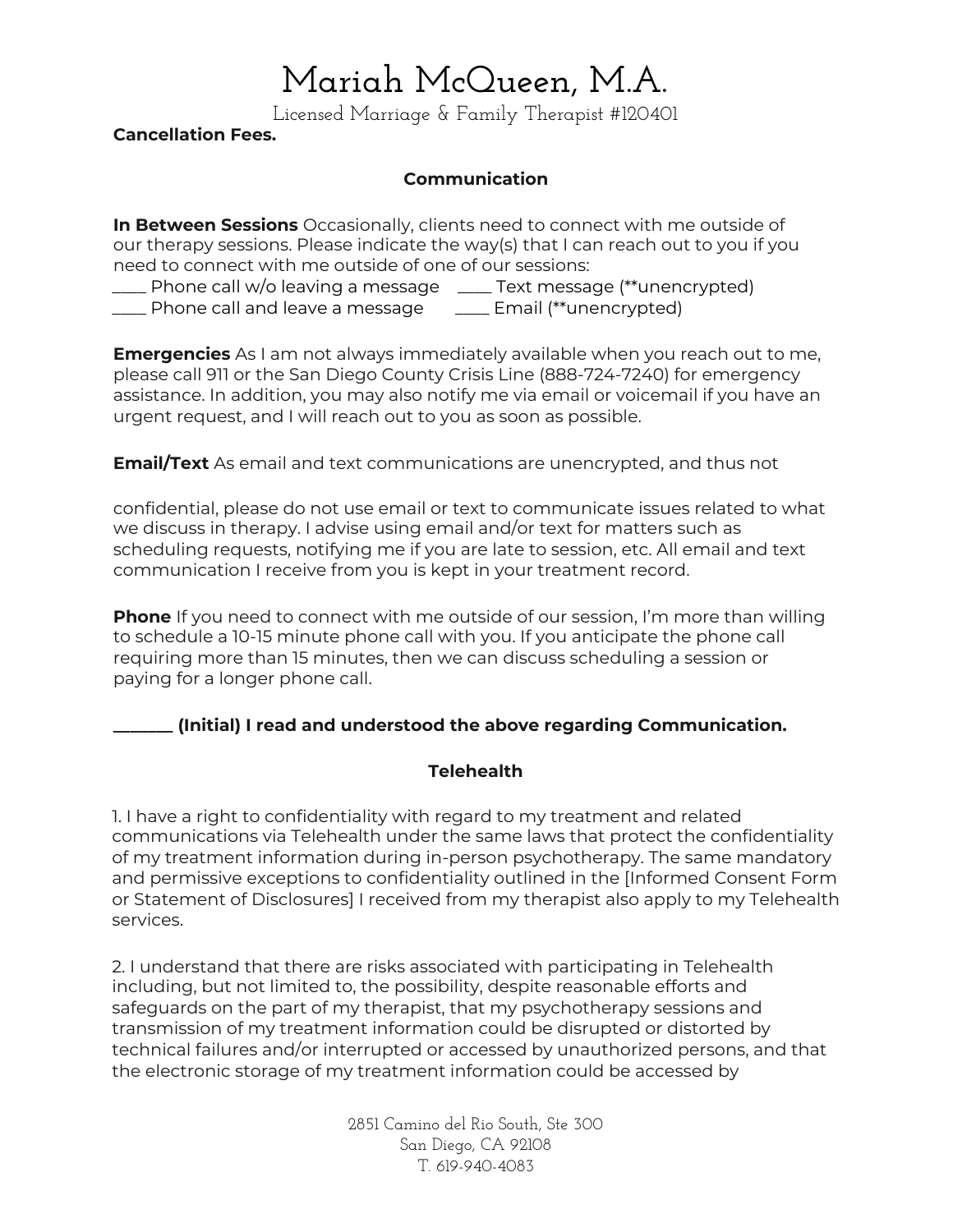Licensed Marriage & Family Therapist #120401

unauthorized persons.

3. I understand that miscommunication between myself and my therapist may occur via Telehealth.

4. I understand that there is a risk of being overheard by persons near me and that I am responsible for using a location that is private and free from distractions or intrusions.

5. I understand that at the beginning of each Telehealth session my therapist is required to verify my full name and current location.

6. I understand that in some instances Telehealth may not be as effective or provide the same results as in-person therapy. I understand that if my therapist believes I would be better served by in-person therapy, my therapist will discuss this with me and refer me to in-person services as needed. If such services are not possible because of distance or hardship, I will be referred to other therapists who can provide such services.

7. I understand that while Telehealth has been found to be effective in treating a wide range of mental and emotional issues, there is no guarantee that Telehealth is effective for all individuals. Therefore, I understand that while I may benefit from Telehealth, results cannot be guaranteed or assured.

8. I understand that some Telehealth platforms allow for video or audio recordings and that neither I nor my therapist may record the sessions without the other party's written permission.

9. I have discussed the fees charged for Telehealth with my therapist and agree to them [or for insurance patients: I have discussed with my therapist and agree that my therapist will bill my insurance plan for Telehealth and that I will be billed for any portion that is the patient's responsibility (e.g. co-payments)], and I have been provided with this information in the [Informed Consent Form or Name of Payment Agreement Form].

10. I understand that my therapist will make reasonable efforts to ascertain and provide me with emergency resources in my geographic area. I further understand that my therapist may not be able to assist me in an emergency situation. If I require emergency care, I understand that I may call 911 or proceed to the nearest hospital emergency room for immediate assistance.

**\_\_\_\_\_\_\_ (Initial) I read and understood the above regarding Telehealth.**